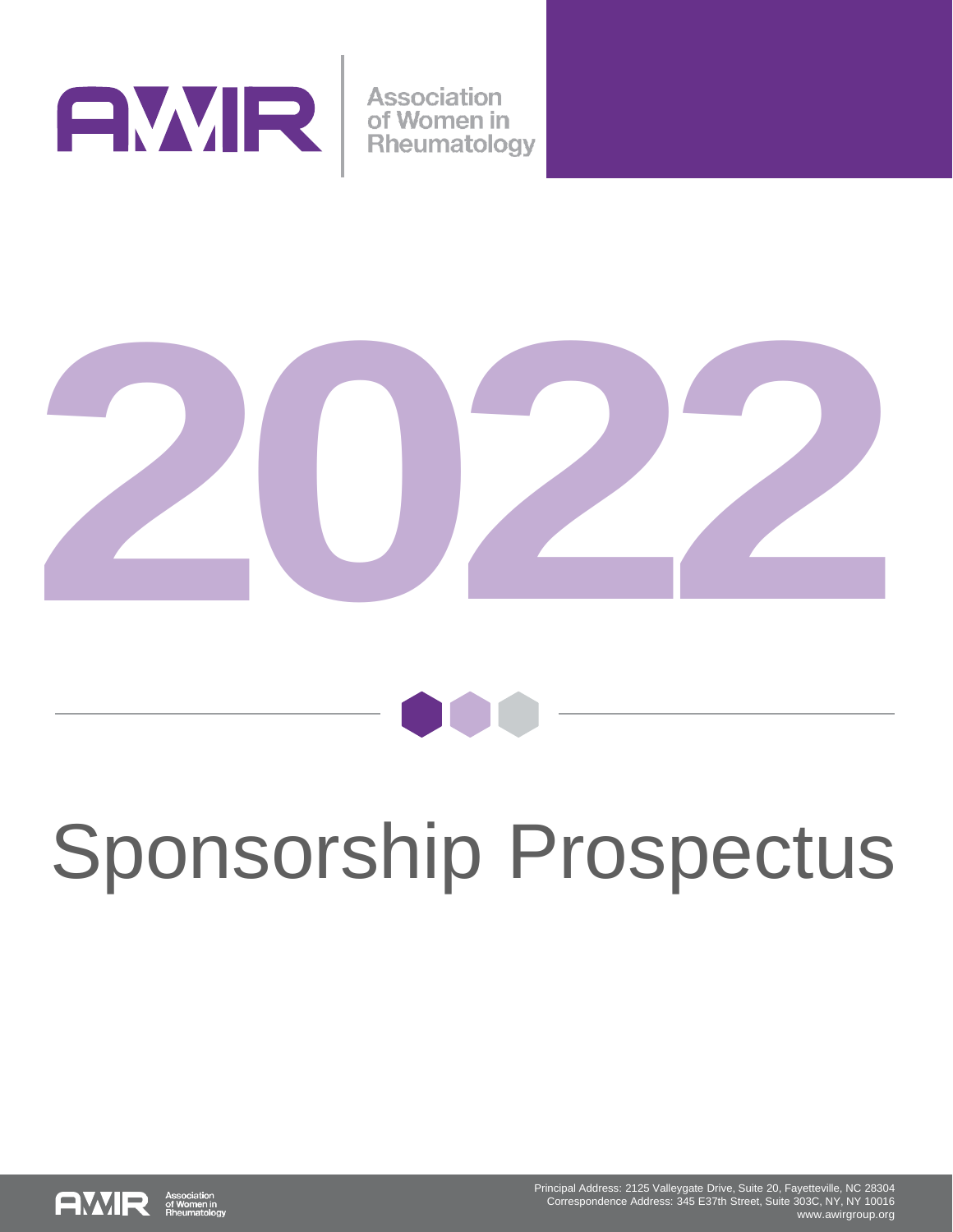## **2022 Corporate Prospectus**

AWIR is pleased to introduce the Corporate Membership opportunities for the year 2022. The organization's mission is to promote the science and practice of rheumatology, foster the advancement and education of women in rheumatology, and advocate access to the highest quality healthcare and management of patients with rheumatic diseases. While AWIR endeavors to support women we welcome all to join and we are proud to be the only Rheumatology Association in the country with a select group of women as our leaders, with diverse backgrounds.

The need to support and grow the number of men and women Rheumatologists is not unique to the US. Over the past several years, acting on invitations from in country Rheumatologists, AWIR has expanded globally, and we now have a presence in 22 countries. In 2022, we will continue to grow our global chapters and partners. We thank those who have supported us before, as we acknowledge that we could not do this without the support of our corporate members. AWIR is a 501C3 organization.

#### **Our mission focus is outlined below:**

**VISION:** Educate and create networks within the Rheumatology community, develop leadership skills to increase the movement of women into positions of leadership in Rheumatology. This will include rheumatology practitioners: MDs, DOs, Fellows, PhDs, PharmDs, PAs, NPs, and advanced degree RNs.

**STRUCTURE:** Global organization creating a core curriculum of educational and organizational content

**BUDGET** (includes):

- Strategy, Marketing, Operations and Logistics team
- Website content development and maintenance
- Analytics and physician surveys
- Support for Global partner organizations & expansion into new markets
- Support for development of educational content

**ELEMENTS:** Advocacy (see separate Advocacy Request), Clinical Trials Education, Mentoring/ Networking, Practice/Business development, Leadership development, Professional development, Fellowship development (see separate Fellowship Development Request), Educational Programming to keep the Rheumatology community up to date on the latest science.

#### **CLINICAL TRIALS:**

• Education on how to increase engagement in clinical trials to be reflective of the patient population including clinical trial design for AWIR members

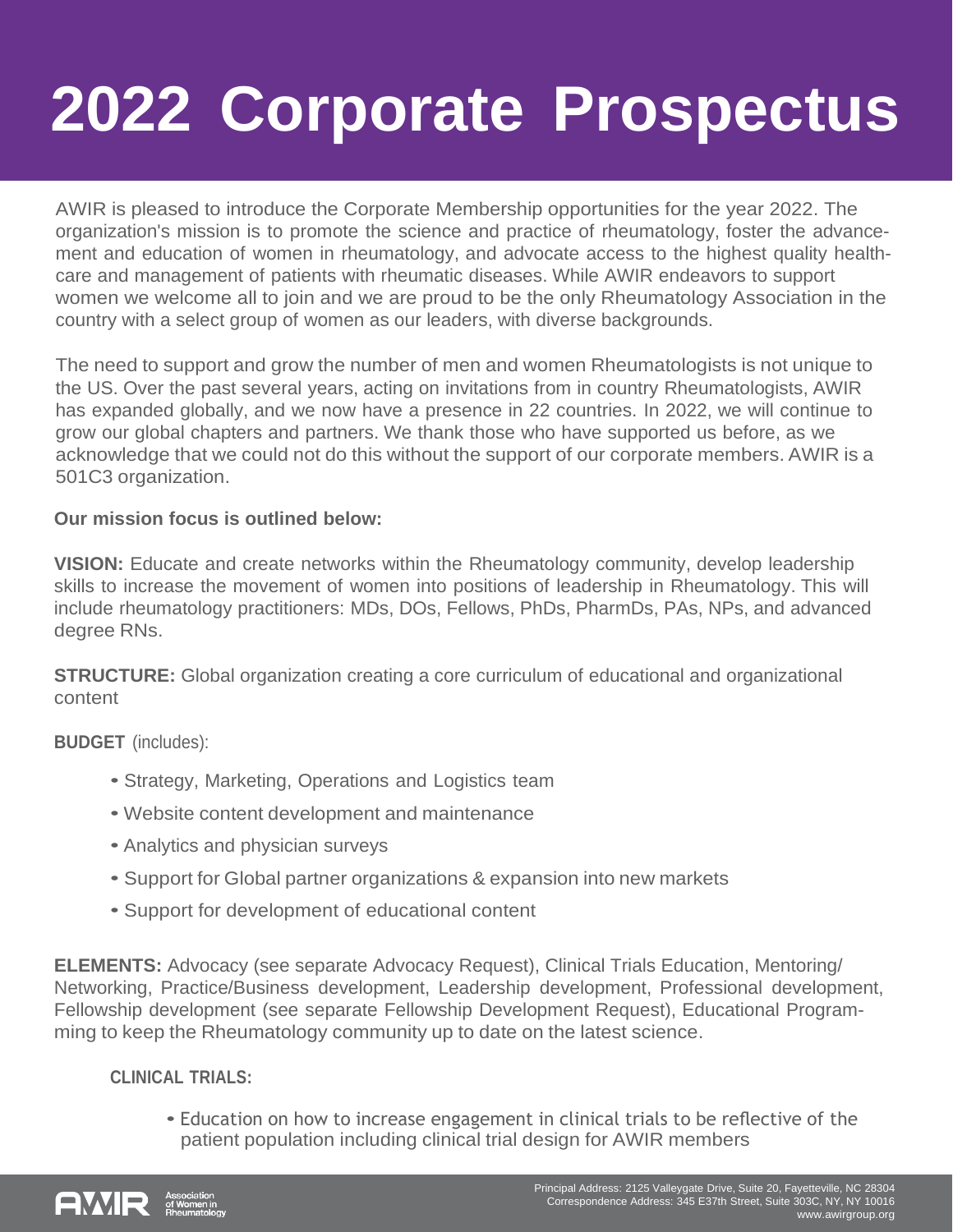### **2022 Corporate Prospectus**





**MENTORING AND LEADERSHIP DEVELOPMENT:**

- Networking events: AWIR Annual, Global, Regional and Local Chapter meetings, other Global, National and Regional Congresses
- Mentoring with individuals in Academia, the Rheumatology Fellows, Rheumatology community, the Pharmaceutical Industry, Allied specialties
- Private, web-facilitated mentoring network through AWIR's website and virtual meetings fostering personal and professional growth development

#### **PRACTICE/BUSINESS DEVELOPMENT:**

- Education and Implementation in Business development and management to accommodate changing work environments, to include Telemedicine, contract negotiation
- Enhancing physician/patient encounters, physician quality metrics
- Incorporating Advanced Practice Providers in patient care
- Enhancing communication skills: to healthcare providers and patients
- Collaboration with Industry partners, Leadership development

#### **EDUCATION:**

- Creation of Educational content specific to Rheumatology
- Focus on Healthcare Disparities and the impact on both Providers and Patients
- CME and non-CME HCP education (in concert with partner organizations)
- Highlighting gender inequity and recommendations for change in the clinical community
- Content specific to the needs of Physician Assistants, Nurse Practitioners (includes updates to the QuickStart Guide – please see sponsorship requests)
- Partnership with other organizations to disseminate relevant content in small groups face-to-face, as digital content, and as web hosted material.

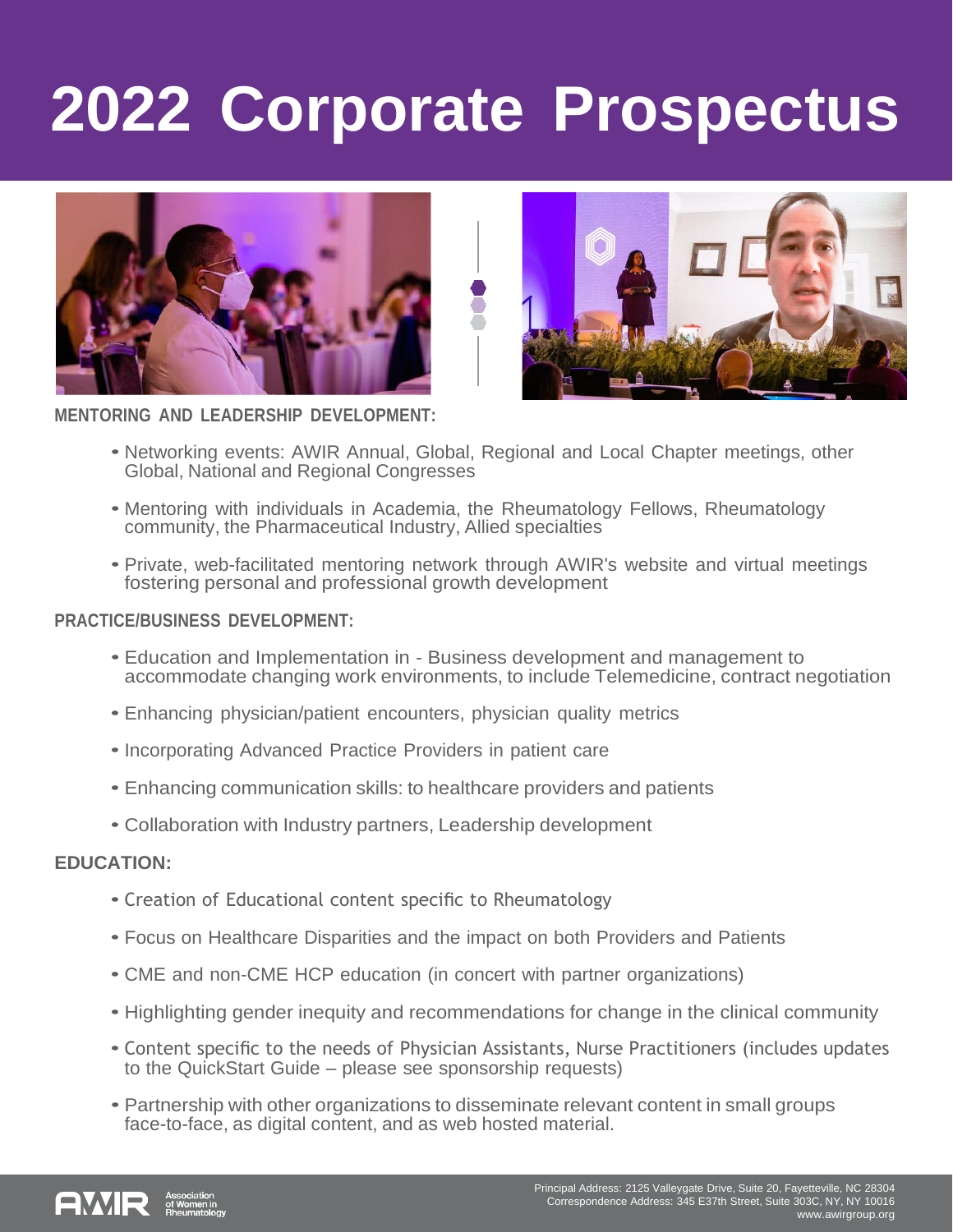### **2022 Corporate Membership Levels**

#### **AMETHYST CORPORATE MEMBERSHIP BENEFITS (\$100,000) AND ABOVE INCLUDES:**

- A Corporate meeting (Live or Virtual) with members of the Board at AWIR 2022
- Opportunity to host at additional costs a 2- or 4-hr Advisory Meeting with the AWIR Board at the Annual Conference\*\*
- Opportunity to host at additional costs a 2-hr Advisory Board with our Local Chapter Leaders at AWIR\*\*
- •Access to the AWIR Speaker database of AWIR leaders and their areas of specialty at the Board and Local Chapter level in 2022
- Podium recognition at all conferences, annual meeting
- Company name and logo on brochure for annual meeting
- Company name and logo on the Organization's website
- Opportunity to sponsor a roundtable event at international Rheumatology meetings\*
- First right of refusal on all additional sponsorships (e.g. AWIR 2022 Product Theaters, Summit Product Theaters, etc additional event sponsorship required)\*

#### **SAPPHIRE CORPORATE MEMBERSHIP BENEFITS (\$75,000) INCLUDES:**

- A Corporate meeting (Live or Virtual) with the Board at AWIR 2022
- Opportunity to host at additional costs a 2 hr- or 4 hr Advisory Meeting at the Annual Conference\*\*
- Podium recognition at all conferences, annual meeting
- Company name and logo on brochure for annual meeting
- Company name and logo on the Organization's website
- Opportunity to sponsor a roundtable event at international Rheumatology meetings\*
- Second right of refusal on additional sponsorships (e.g. AWIR 2022 Product Theaters, Summit Product Theaters, etc additional event sponsorship required)\*

#### **RUBY CORPORATE MEMBERSHIP BENEFITS (\$50,000) INCLUDES:**

- A Corporate meeting (Live or Virtual) with the Board
- Podium recognition at all conferences, annual meetings
- Company name and logo on brochure for annual meetings
- Company name and logo on the Organization's website
- Opportunity to sponsor a reception at the annual meeting\*

#### **Emerald CORPORATE MEMBERSHIP BENEFITS (\$35,000) INCLUDES:**

- Podium recognition at all conferences, annual meeting
- Company name and logo on brochure for annual meeting
- Company name and logo on the Organization's website



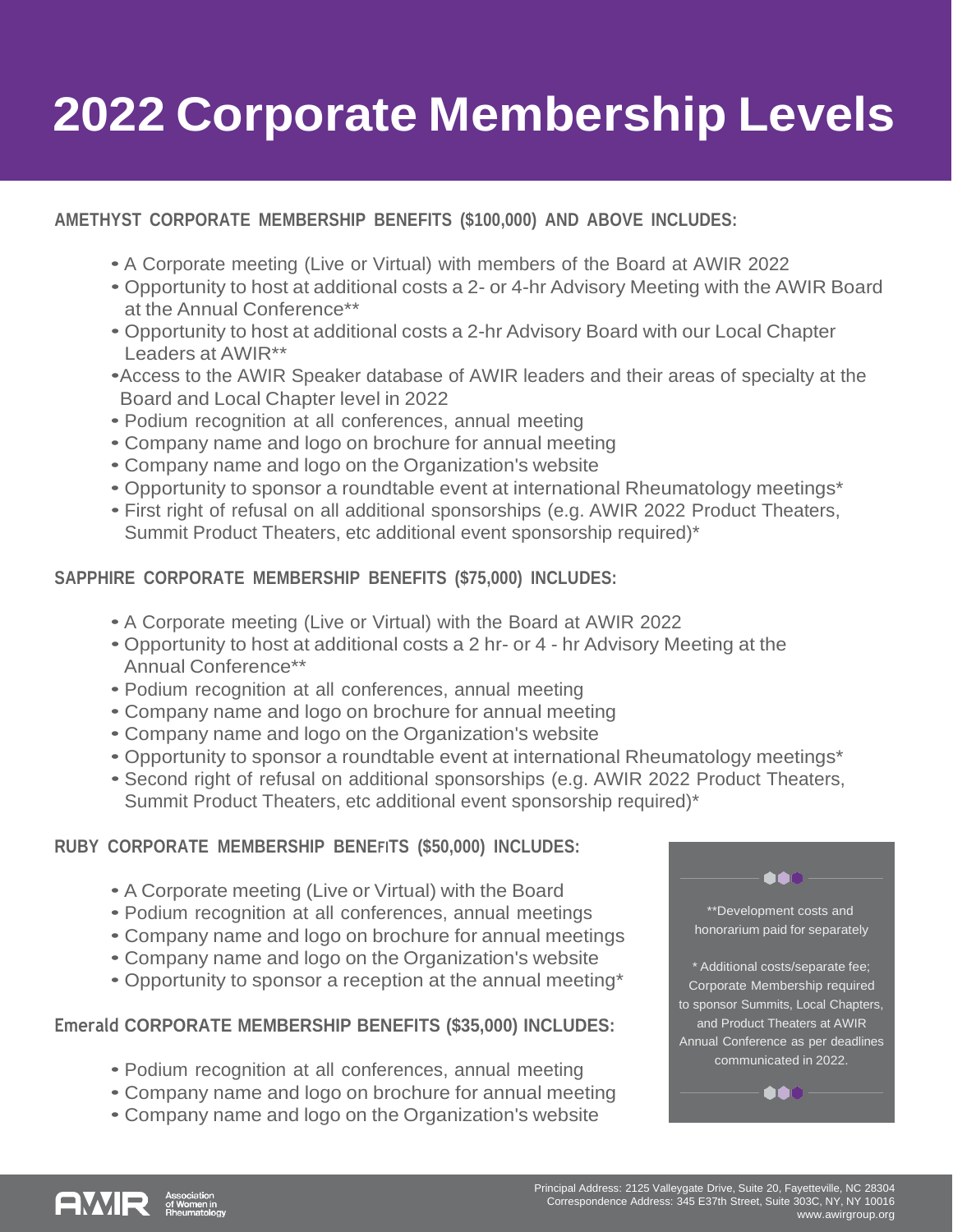### **Additional Opportunities for Amethyst & Sapphire Corporate Sponsors**

#### **AWIR NEWSLETTERS**

- AWIR has a list serv of HCPs from both the US and globally with whom we routinely communicate about our educational initiatives, and strategic imperatives.
- The Newsletters go out to our entire membership of approximately 4,000 HCPs and globally via our Global Partners and Chapters with an additional 6,000 digital touchpoints.
- In 2022 we are requesting sponsorship of AWIR's Newsletters with embedded, clickable branded or unbranded banners.
- Final content of banners to be approved by AWIR Leadership as well as placement with appropriate newsletter content.
- \$20,000/sponsor and placement in four newsletters.

#### **AWIR'S CLINICAL UPDATES SERIES**

- AWIR seeks to create a landing page on our website that would contain up to date, relevant clinical data released by our industry sponsors and investigators.
- Our aim is to drive our readers and members to this page to learn about the latest science and available therapeutics in Rheumatology. Many AWIR members and community Rheumatologists are unable to go to medical conferences such as ACR or EULAR or missed data updates released in these settings and in peer reviewed journals.
- The content would be top line information and data such as you would find in an abstract or press release.
- Final content to be approved by AWIR Leadership. \$15,000/sponsor.

#### **AWIR ADVOCACY SUMMIT**

- To further advocacy efforts within AWIR and with our partners, AWIR requests support from our sponsors to hold a four-hour collaborative Summit to talk about Advocacy initiatives for our members and patients and hear from our partners about their own to identify synergies and areas of overlapping goals.
- Each sponsor will have the opportunity to have attendees present.
- Depending on the healthcare emergencies this meeting will be held live or virtual.
- Two levels of sponsorship offered Premier (2 attendees) \$20,000/sponsor or Supporting (1 attendee) \$10,000.

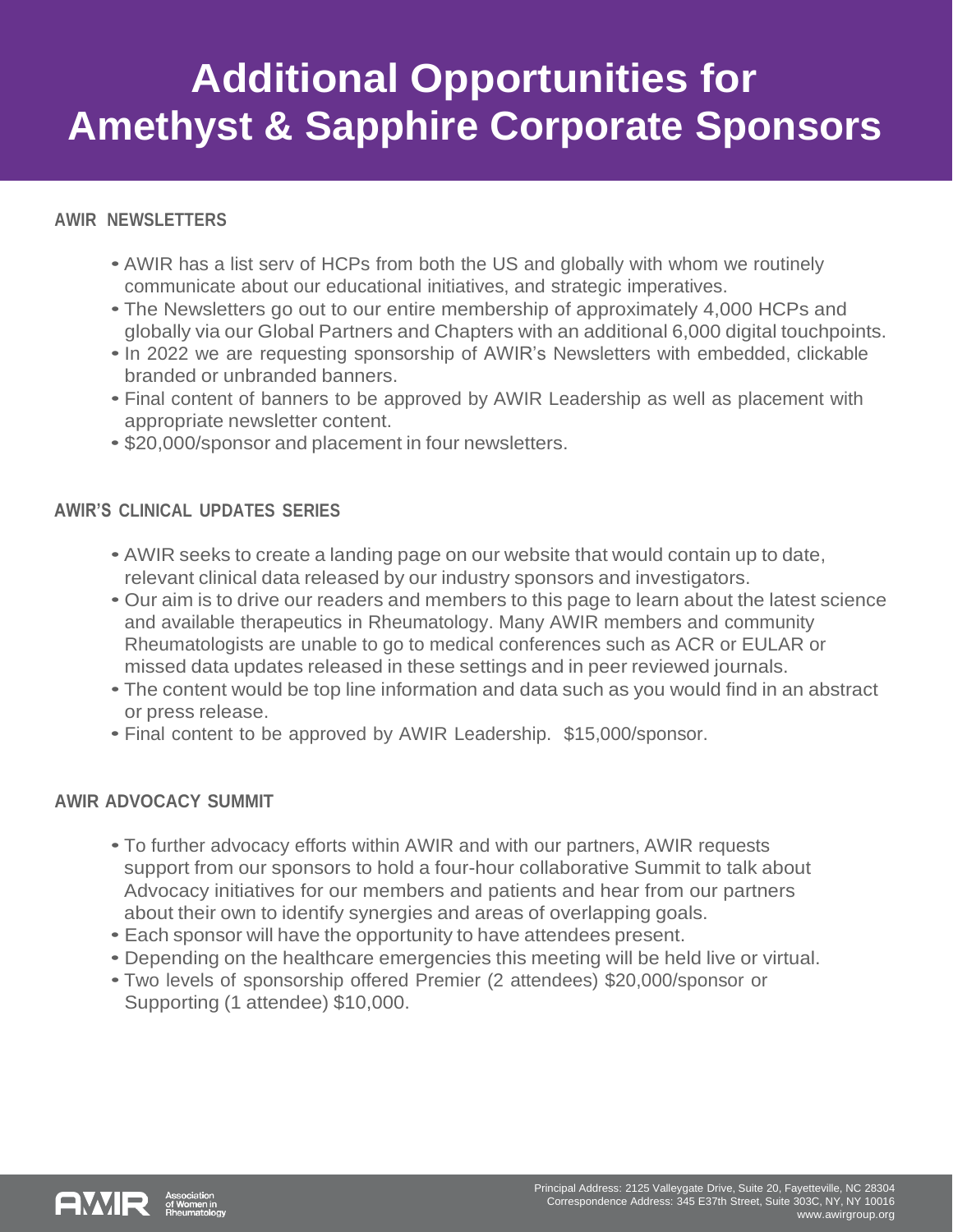### **Corporate Sponsor: Local Chapters**



AWIR's Local Chapters continue to expand throughout the US and offer opportunities for education and networking in smaller, intimate groups designed to facilitate communication.

In 2021, during the pandemic, AWIR successfully held more than 24 Local Chapter Meetings by Q2. By the end of 2021 we anticipate more than 40 Local Chapter meetings will have been implemented. We have also had more Local Chapter attendees than ever before.

Due to the increased demand and number of meetings we are increasing sponsorship in 2022. Corporate Membership is required to sponsor Local Chapters.

**DATES:** Throughout the calendar year

**ATTENDEES:** In 2021 we had 5 - 25 attendees, all Healthcare Practitioners within the Rheumatology Community (MD, DO, NP, PA, PharmD and Allied Professionals) from the local area

**CONTENT:** HCP centered education

**COST:** \$75,000 Sponsorship/year

#### **BENEFITS:**

- Local Chapter support will be recognized separately on AWIR's website
- Company personnel may be invited to attend and/or participate in the virtual and live meetings, in consultation with the Local Chapter Leader. Industry participation is at the discretion of the Local Chapter Leader.
- Sponsorship will include the ability to have an educational company-sponsored event where permissible, at the Chapter's request, on a topic mutually agreed on by the Local Chapter Leader and AWIR.

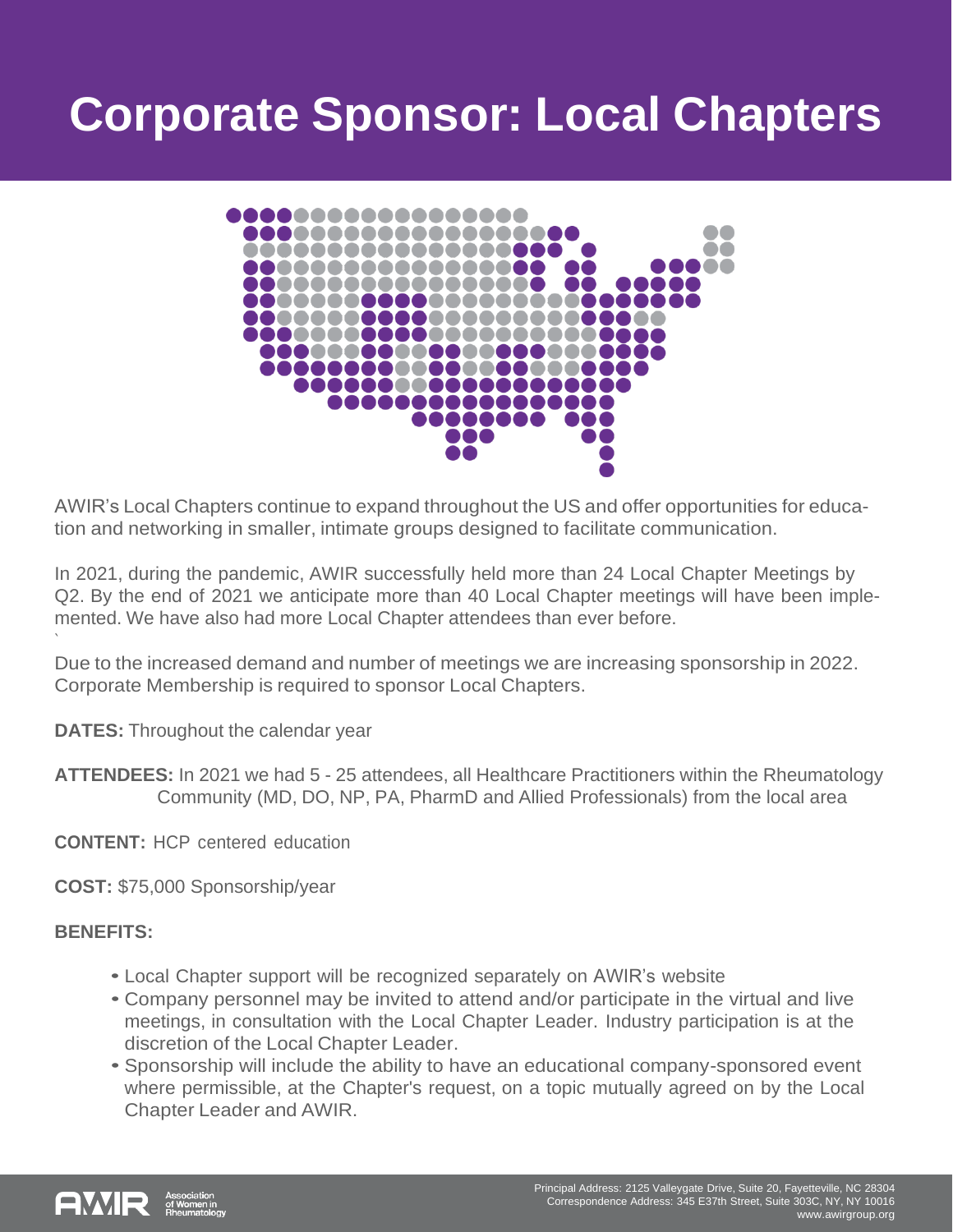### **2022 Summit Sponsorship**



At the Summits in 2021, with generous support from our sponsors, we held a 5-part CME series on Healthcare Disparities and its impact on patient outcomes at the Summits.

By the end of 2021 we will have offered HCPs more than 22 CEUs and the opportunity to attend 10+ product theaters or educational symposia via the Summits.

On average we had 100 HCPs attend the virtual programs in 2021.

We invite your support and participation in the upcoming 2022 AWIR Summits. We are planning on holding hybrid Summits next year, leveraging our AV-events partner proprietary platform used at both AWIR 2020 and 2021.

To hold a hybrid Summit AWIR will:

- Secure a physical space for on-site exhibits, a separate space for the meeting itself
- Build out a customized virtual platform
- AV support team to live stream the meeting, as well as AV support in meeting room

Opportunities to sponsor a Product Theater or medical symposia at a Summit are available to Corporate Sponsors and at the Magenta Summit sponsorship level only.

Partners and exhibits (disease state and/or product) are an essential part of our meetings success and benefit both our attendees and the many companies who participate. We anticipate quality interactions in the industry sponsors who are welcome to attend all sessions, virtual or hybrid.

Sponsorship has been requested from multiple companies.

The levels and benefits are noted separately.

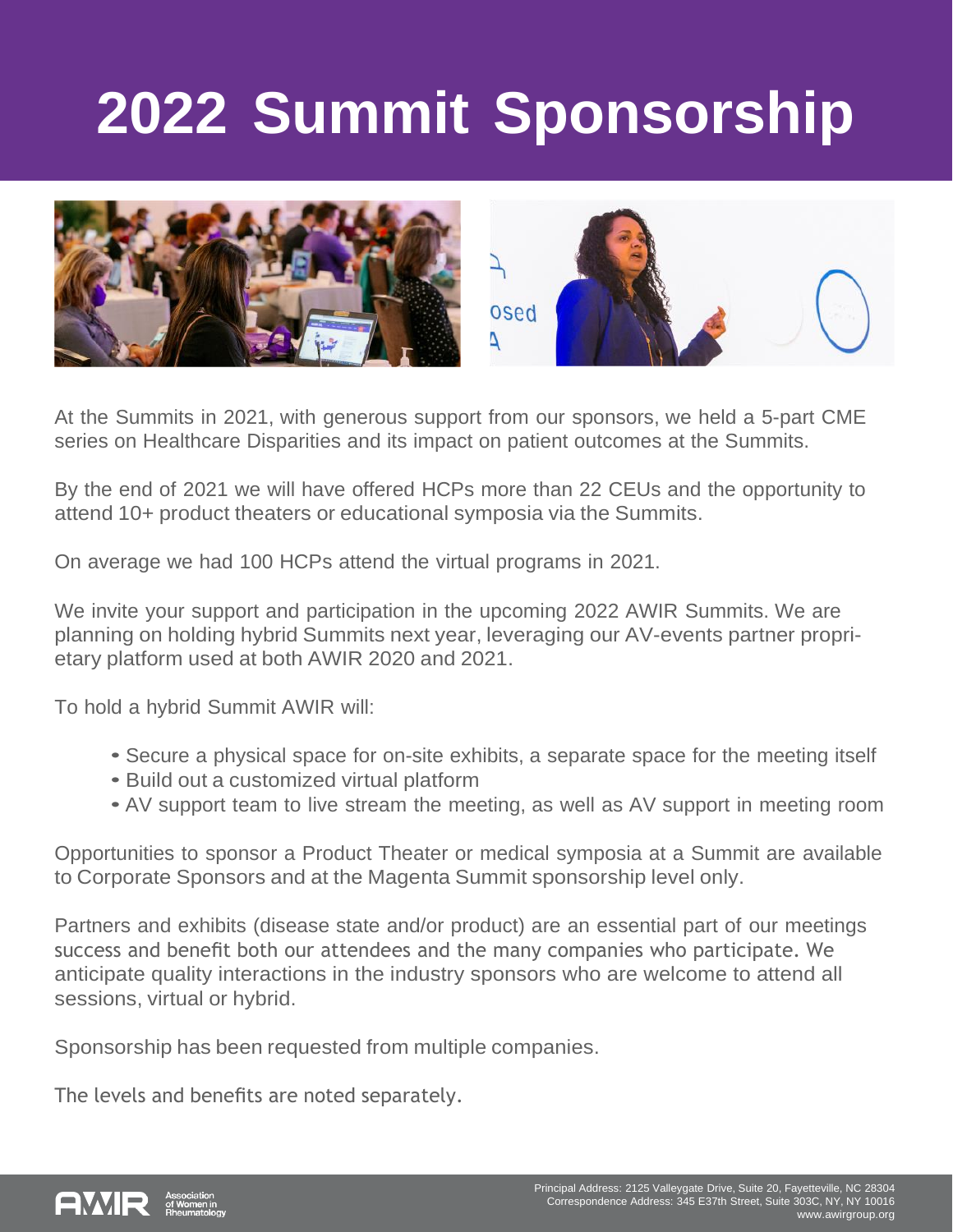### **2022 Summit Sponsorship**

#### **MAGENTA INDIVIDUAL SUMMIT: \$25,000**

- 10 X 10-foot exhibit space or digital touch screen or virtual industry roundtable presentation\*
- Virtual platform and technology support
- Pre-meeting 2-minute video presentation (final content approved by AWIR)
- 6 attendees
- Recognition of support at the event
- Ability to sponsor the Product Theater or medical symposia

#### **LAVENDER INDIVIDUAL SUMMIT: \$15,000**

- 8-foot table or digital touch screen or virtual industry roundtable presentation\*
- Virtual platform and technology support
- 4 attendees
- Recognition of support at the event.

#### **ORCHID INDIVIDUAL EVENT: \$10,000**

- Table (6 ft) or Virtual Roundtable presentation\*
- 2 attendees
- Recognition of support at the event

#### **PRODUCT THEATER: \$15,000**

- A 40-minute Scientific Podium presentation, either commercial or medical, presented by a credentialed Speaker (topic and Speaker to be approved by the Board (grace.wright@awirgroup.org)
- Virtual platform and technology support
- Inclusion of the Product Theatre in AWIR marketing and promotion (art file development by sponsor)
- Please discuss topic and Speaker prior to submission (grace.wright@awirgroup.org)

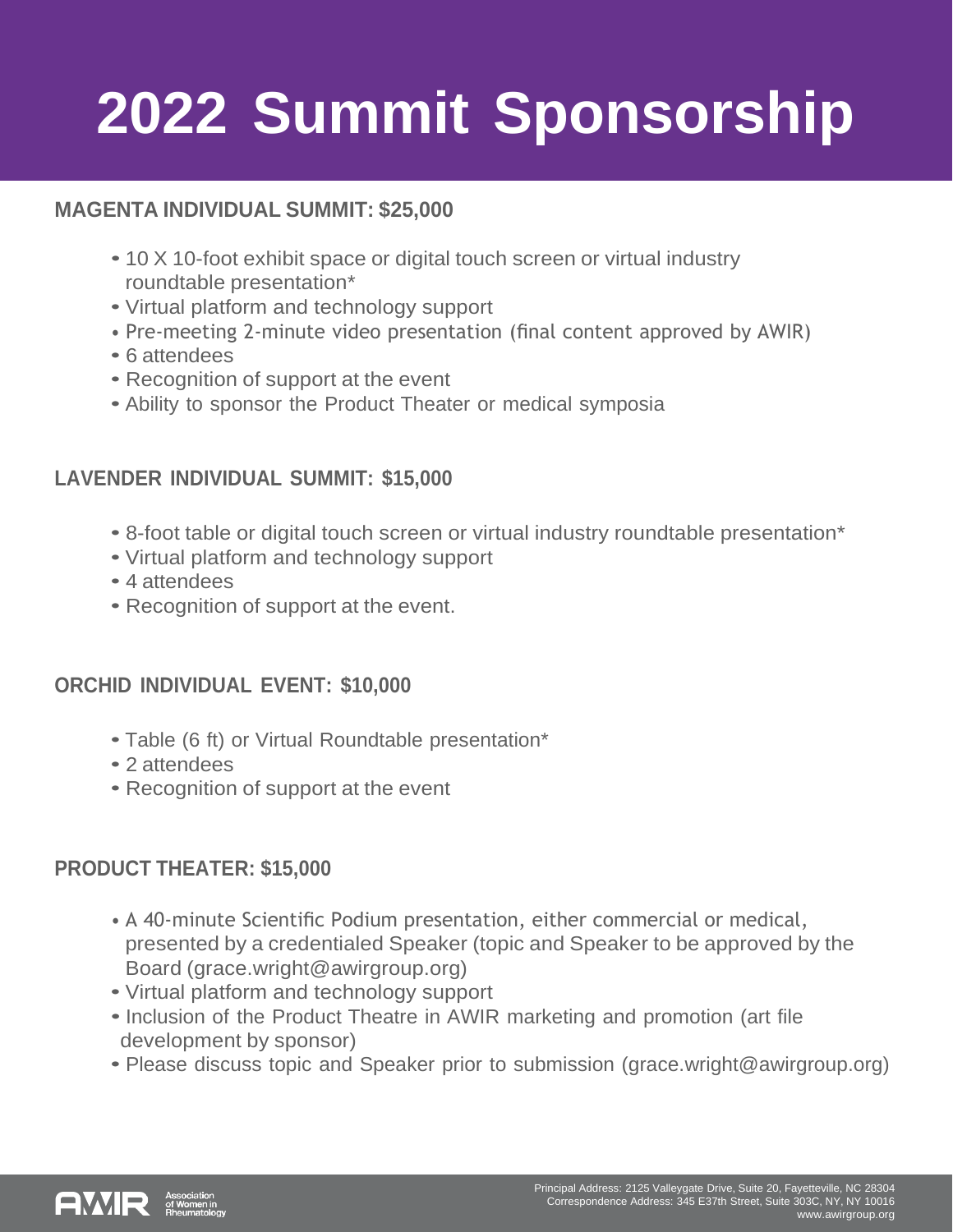### **2022 Summit Sponsorship**

#### **SAMPLE AGENDA**

- **12:00 -12:10 PM:** Welcome & Introductions
- **12:10 -14:10 PM:** Educational Presentation
- **14:10 -15:10 PM:** Educational Presentation
- **15:10 –15:20 PM:** Break
- **15:20 -16:00 PM:** Educational Symposium
- **16:00 -16:40 PM:** Educational Symposium
- **16:40 -17:10 PM:** Exhibitor Roundtable/Exhibits
- **17:10 –17:15 PM:** Closing remarks

#### **PAYMENTS:**

- Preferred method of payment is via our website at https://awirgroup.org/sponsors; please note that an initial one time only microdeposit for EFT/ACH payment is required for security reasons. Credit card payments to incur service fees dependent on the percentage of the total.
- Mailed check: 345 E37th Street, 303C NY NY 10016

Please submit sponsorship responses via email to [katharine.channing@awirgroup.org.](mailto:katharine.channing@awirgroup.org)



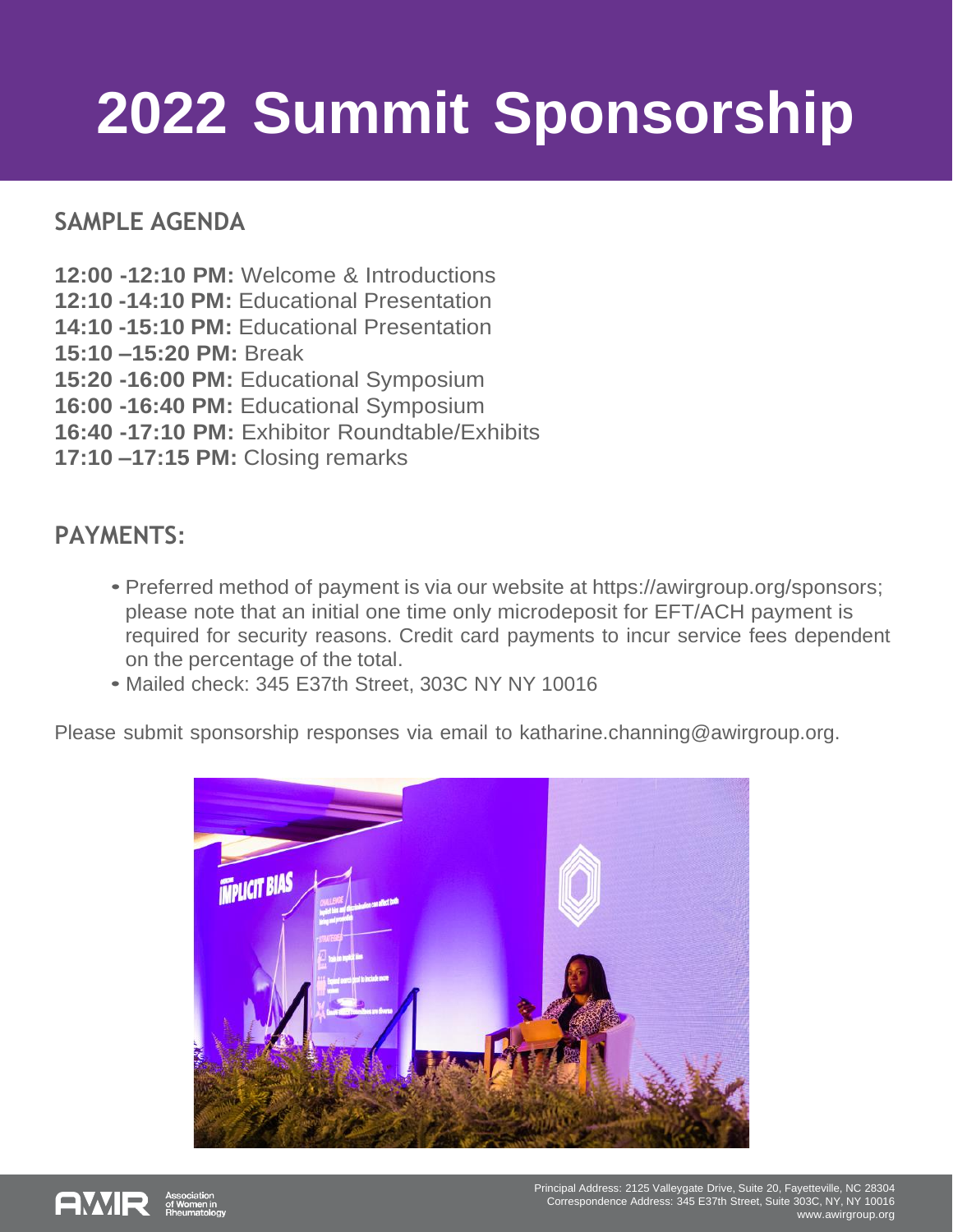### **AWIR Advocacy**



#### **Why Partner with AWIR?**

The Association of Women in Rheumatology advocates for access to the highest quality health care and management of patients with Rheumatic diseases. We believe in creating a strong network of advocates that will support AWIR policy priorities at both the state and federal level.

Our advocates are working on the frontline of healthcare and have first-hand knowledge of the struggles our patients endure. To help provide support for our advocates we have crafted the tools and resources necessary to actively engage legislators and regulators around the country. Advocacy support is available to help with issues affecting health care, providers, and patients.

#### **What does AWIR do in Advocacy?**

As a means of support for our advocates, we have devised an advocacy campaign to provide clinicians with the resources necessary to actively engage with legislators and regulators at both the State and Federal level. Together, we can make a positive impact on your life and the lives of your patients.

#### **State and Federal Advocacy**

The challenging health care environment greatly affects the way rheumatologists manage their practices. It can interfere with patient access to care and force rheumatologists to make difficult decisions. State legislatures are considering an increasing amount of legislation of impact to the rheumatologic community. In response, rheumatologists must be engaged at both the state and federal levels to protect their patients and their livelihood. AWIR focuses on educating legislators, government officials and the corporate community on the impact that policy/procedural changes may have to the patient's quality of care and disease management options. AWIR also collaborates with patient organizations and other national societies to elevate awareness and provide a forum for an exchange of ideas, fostering a collaborative environment.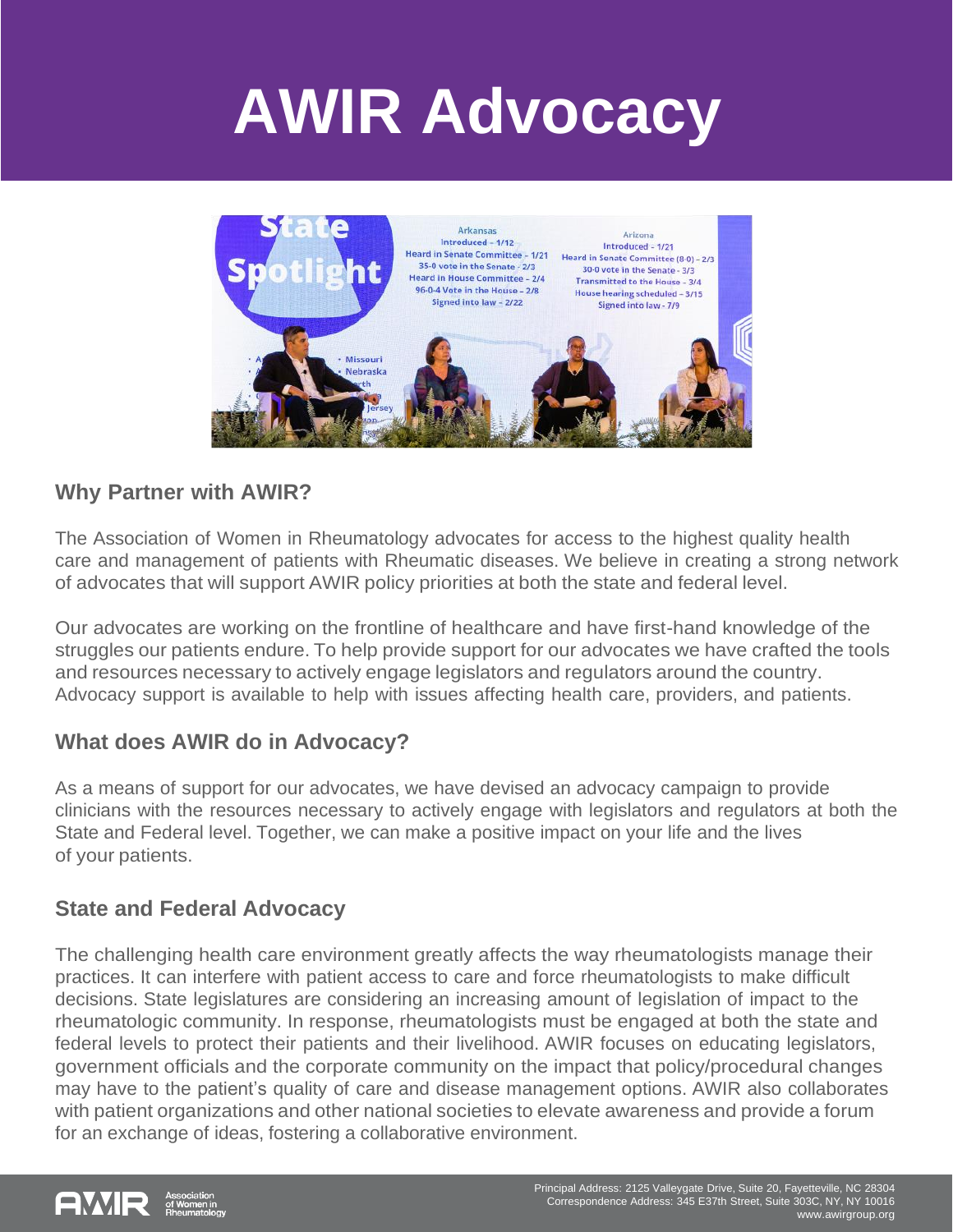### **AWIR Advocacy**

#### **HIGHLIGHTS OF 2022 AWIR SUPPORTED ACTIVITY**

The AWIR advocacy committee is proud to report that momentum has continued to evolve and produce new opportunities for advocacy. This year we created an advocacy committee that includes chapter leaders from around the country in helping spread awareness and increased participation in grassroots advocacy campaigns at the state and federal levels.

Even amid the pandemic, our arm of advocates were able to participate in a number of state based coalitions that supported patient access and affordability policies; such as step therapy, nonmedical switching, copay accumulator programs, prior authorization, drug pricing reform, and other utilization management issues.

Specifically, AWIR advocates helped submit letters and support for the Arizonians for Step Therapy, Arkansas for Step Therapy Reform, Nebraska Step Therapy Coalition, New Jersey Arthritis Quality of Life Initiative, Illinois Reversal to Ban Copay Accumulators, Rhode Island Step Therapy Commission Final Report, California Step Therapy, andmuch more. Support for drug pricing reform issues were supported through the Alliance for Transparent and Affordable Prescriptions, where AWIR is a founding member.

Since our annual meeting in 2020, we have hosted two virtual Hill days with congressional leaders and have a fall day scheduled for October 2021. Our federal focus has been in support of the Paycheck Fairness Act, Increased Reimbursement and Access for DXA Testing, Health Equity, Step Therapy, Copay Accumulators, Pharmacy Benefit Manager (PBM) Reform, Prior Authorization, and other related rules and regulations released by CMS.

The most recent virtual Hill days allowed AWIR to meet with more than 50 congressional offices. AWIR also voiced its concern with the Centers for Medicare and Medicaid Services' (CMS) recently rescinded Most Favored Nation (MFN) rule.This fall, AWIR plans to submit comments on CMS' CY2022 Medicare Physician Fee Schedule (PFS) proposed rule.

We issued a letter of congratulations to all the women legislators elected to 117th Congress that offered our assistant and export opinion for health-related policies. We spoke to the Arthritis Caucus Chairs, Doctors Caucus,Minority Health Equity Caucus, and other healthcare leaders to educate them on our priorities. One of the major focuses of 2021 is how to connect our health equity series with policy solutions.

Lastly, as we look to 2022 and beyond, the advocacy committee will continue to develop advocacy opportunities for our members to engage policymakers at both the state and federal levels.

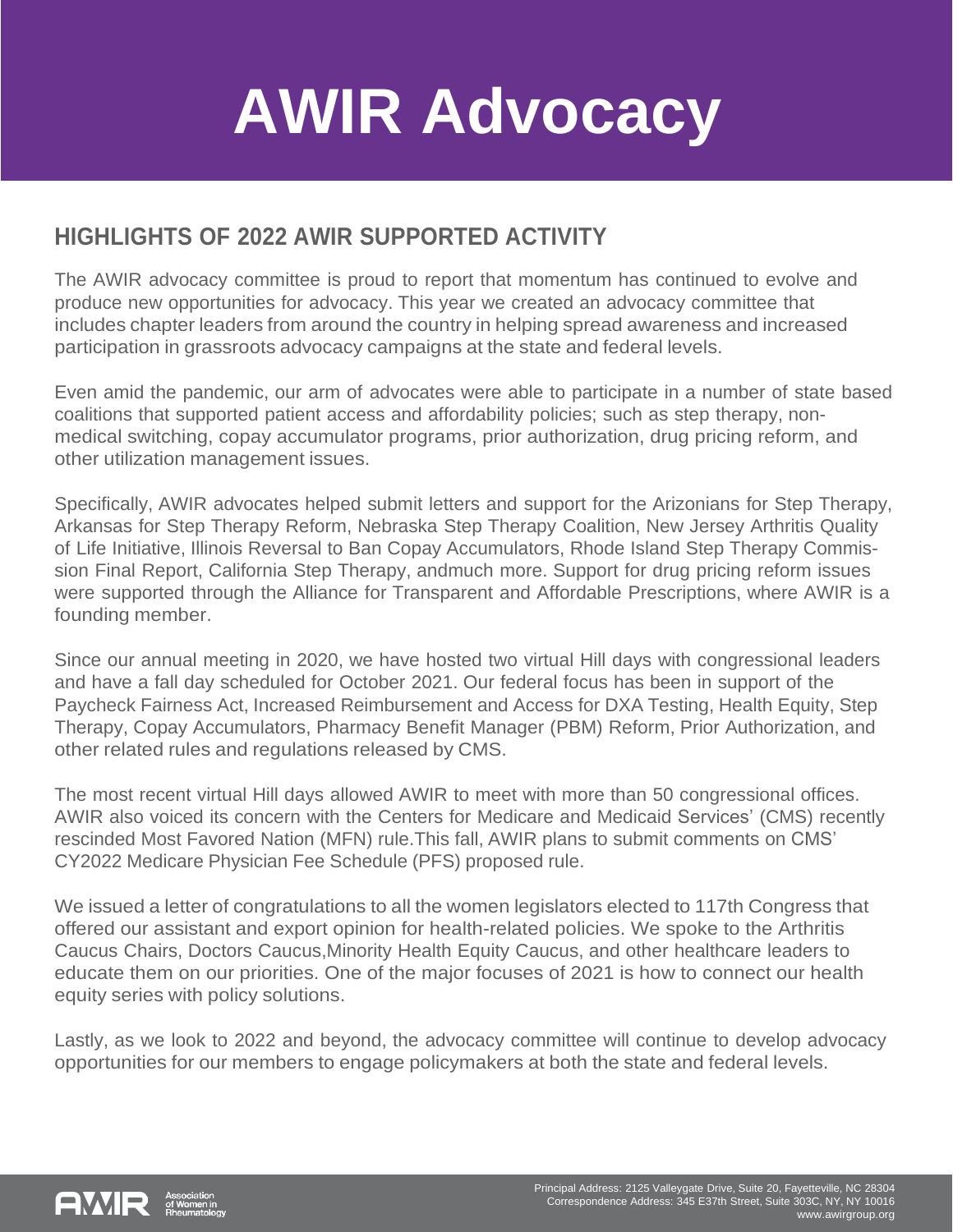## **AWIR Advocacy**

#### **2022 ADVOCACY PARTNERSHIP OPPORTUNITIES**

#### **PLATINUM LEVEL (\$90,000)**

- Acknowledgement of support at Hill Day and AWIR's Annual Conference in our program materials and on conference signage.
- Receive access to monthly newsletter updates.
- Includes four (4) registrations for company employees to the Annual Conference
- Opportunity to meet with the advocacy committee at the Annual Meeting.
- Communications by phone with AWIR leadership to allow for important dialogue around mutual policy and advocacy issues at both the state and federal level.
- Receive AWIR public policy and position information.
- Opportunity to meet with AWIR advocacy committee at the Annual ACR meeting.
- Sponsorship of one (1) webinar a year on a mutual legislative, regulatory, or educational priority of which AWIR will promote to its membership (Board approval of topic necessary. Sponsor to cover all costs of the webinar).
- Includes two (2) attendees at the Annual AWIR Hill Day Breakfast.
- Receive AWIR letters to federal and/or state legislators or agencies.
- Company logo on AWIR website as recognition of Platinum Level Partnership.
- Opportunity to sponsor board lunch or dinner at ACR, AWIR Winter Meeting or AWIR Hill Day.
- Opportunity to meet with Advocacy Committee at the Annual AWIR Winter Board Meeting

#### **GOLD LEVEL (\$70,000)**

- Acknowledgement of support at Hill Day and Annual Meeting in our program materials and on conference signage.
- Receive access to monthly newsletter updates.
- Includes two (2) registrations for company employees to the Annual Meeting in August.
- Opportunity to meet with the advocacy committee at the Annual Meeting.
- Communications by phone with AWIR leadership to allow for important dialogue around mutual policy and advocacy issues at both the state and federal level.
- Receive AWIR public policy and position information.
- Opportunity to meet with AWIR advocacy committee at the Annual ACR meeting.
- Company logo on AWIR website as recognition of Gold Level Partnership.

#### **SILVER LEVEL (\$50,000)**

- Acknowledgement of support at Hill Day and Annual Meeting in our program materials and on conference signage.
- Receive access to monthly newsletter updates.
- Company logo on AWIR website as recognition of Silver Level Partnership